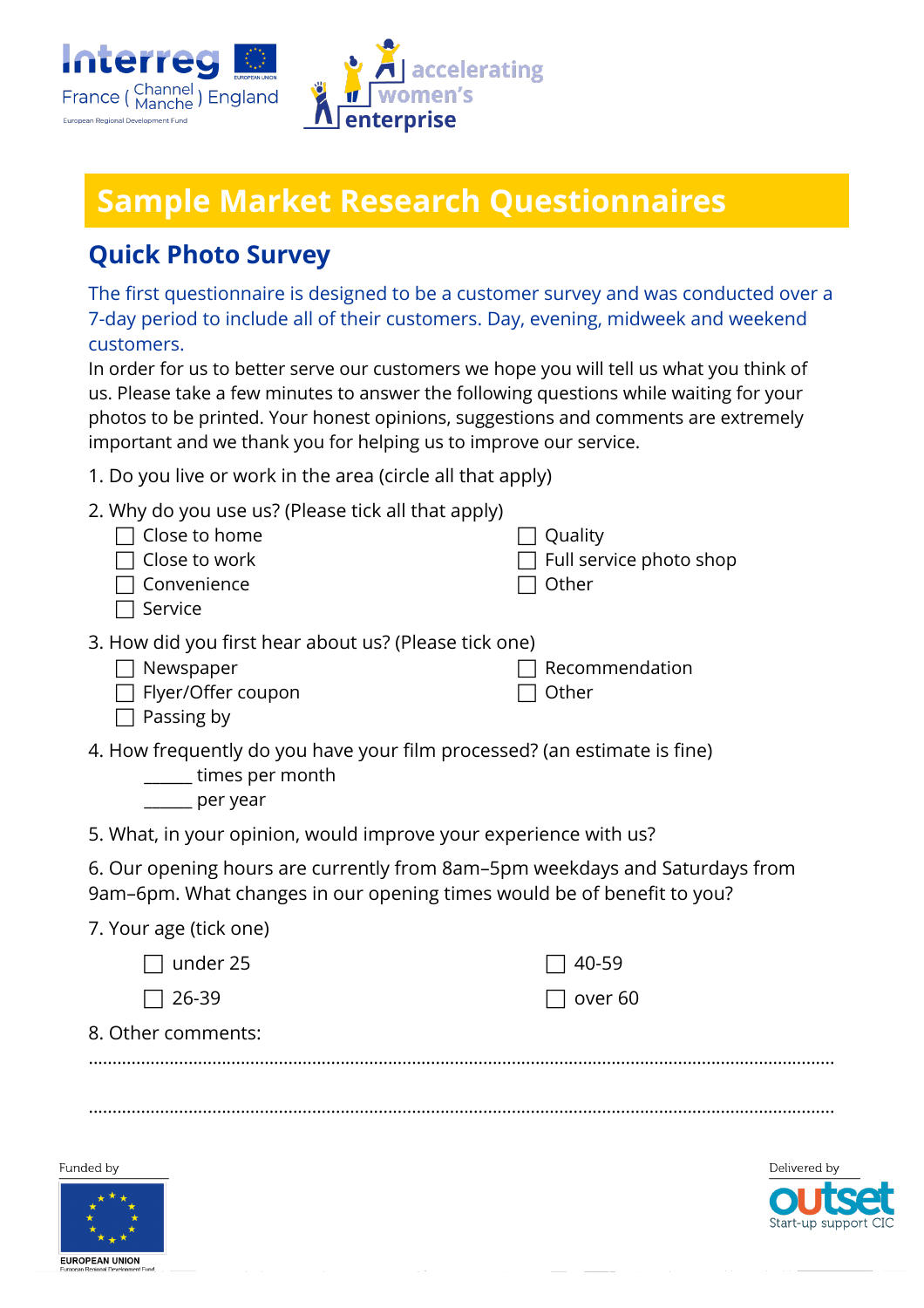### **Public Storage Questionnaire**

This survey was done by a businessman interested in opening public storage buildings. Before he committed any time and money to the project, he sent a questionnaire to consumers within a 15 mile radius of the proposed site.

- 1. Are you presently renting any public storage space?
	- a.  $\Box$  Yes  $\Box$  No
		- i. If no then go to question 2
		- ii. If yes, then continue with 1a.
	- b. Where are you currently renting storage space (name and address)
	- c. How many times a month do you visit your storage space?\_\_\_\_\_\_\_
	- d. Is you storage space heated?
		- i.  $\Box$  Yes  $\Box$  No
	- e. Approximately how much space are you renting? \_\_\_\_\_\_\_\_\_\_ square feet
	- f. Do you think you'll need additional space in the future?  $\Box$  Yes  $\Box$  No
	- g. Are there any changes or improvements you would like to see in your present storage space arrangement? If yes, what would you like to see?  $i.$   $\Box$
- 2. Are you planning on using any public storage space?  $\Box$  Yes  $\Box$  No
	- h. If you are planning to rent public storage space or may rent such space, how far of a distance are you willing to travel to use your space? \_\_\_\_\_\_\_\_ miles
	- i. Approximately what size storage space would you need? \_\_\_\_\_\_\_\_\_ square feet
	- i. How much monthly rent would you be willing to pay?  $f_$  \_\_\_\_\_\_\_ per square foot/month
	- k. Would you require heat for your space?
		- $\Box$  Name:  $\Box$  Title:
		- $\Box$  Address:

Thank you very much for your co-operation.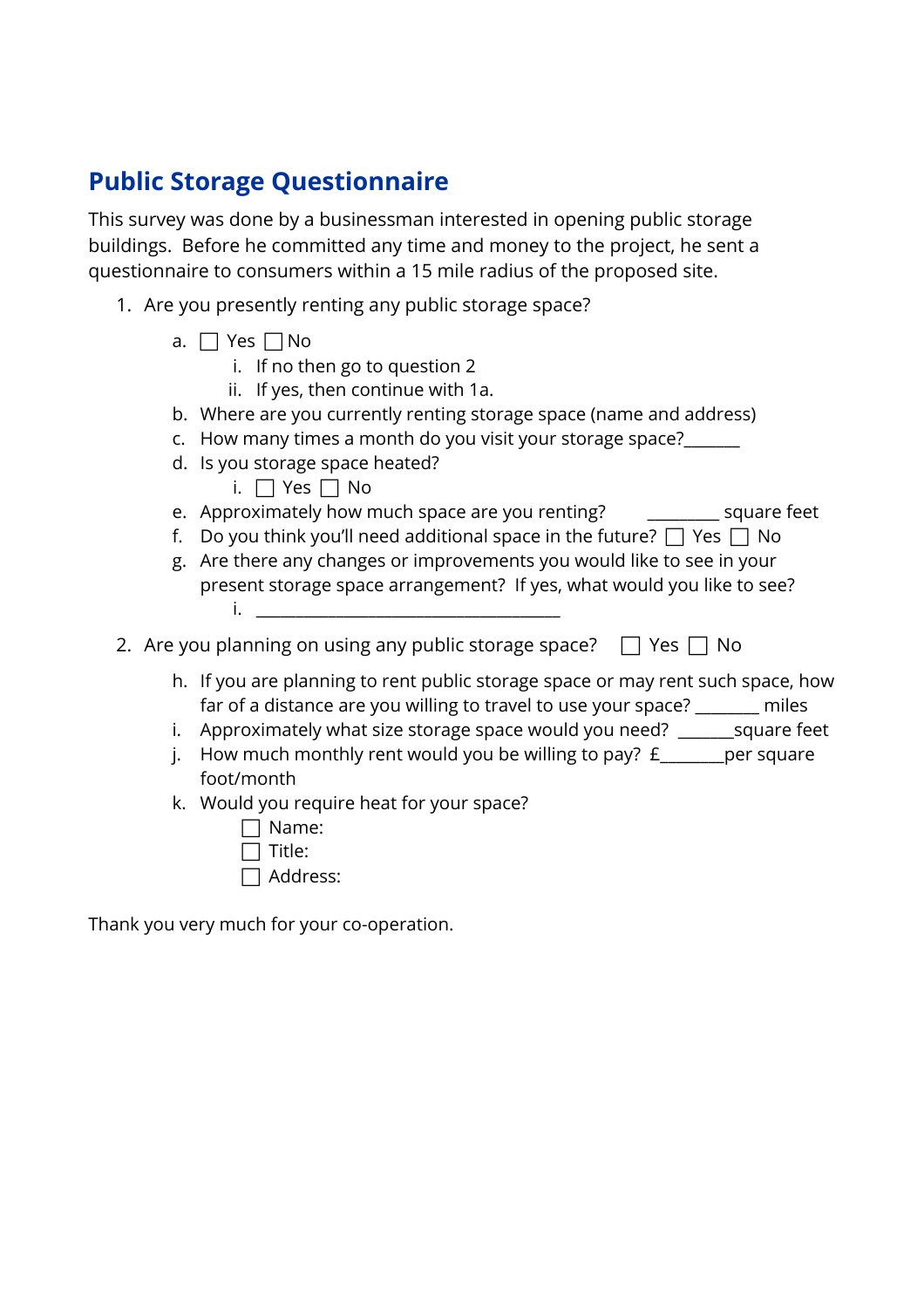### **South Western Jewellery Questionnaire**

This questionnaire was developed by a woman who was interested in selling south western jewellery made by native Indians.

1. Have you ever purchased or received south western jewellery?

|  | <b>__</b> |  | N٥ |
|--|-----------|--|----|
|--|-----------|--|----|

- 2. Have you ever purchased or received south western jewellery made by native Indians?
	- b.  $\Box$  Yes  $\Box$  No
	- c. If yes, what type of jewellery?
		- i.  $\Box$  Necklace
		- ii.  $\Box$  Ring
		- iii.  $\Box$  Bracelet
		- iv.  $\Box$  Earrings
		- v. Other\_\_\_\_\_\_\_\_\_\_\_\_\_\_
- 3. Would you be interested in purchasing the above mentioned jewellery made by native Indians?
	- d.  $\Box$  Yes  $\Box$  No
- 4. Do you know where to shop for such jewellery?
	- e.  $\Box$  Yes  $\Box$  No
- 5. When buying jewellery, what do you value the most? On a scale of 1 through 5, list in order according to your preference. One represents your most valued choice.
	- f.  $\Box$  Craftsmanship
	- g.  $\Box$  Cost
	- h.  $\Box$  Uniqueness
	- i. Other\_\_\_\_\_\_\_\_\_\_\_\_\_\_\_\_\_\_\_\_